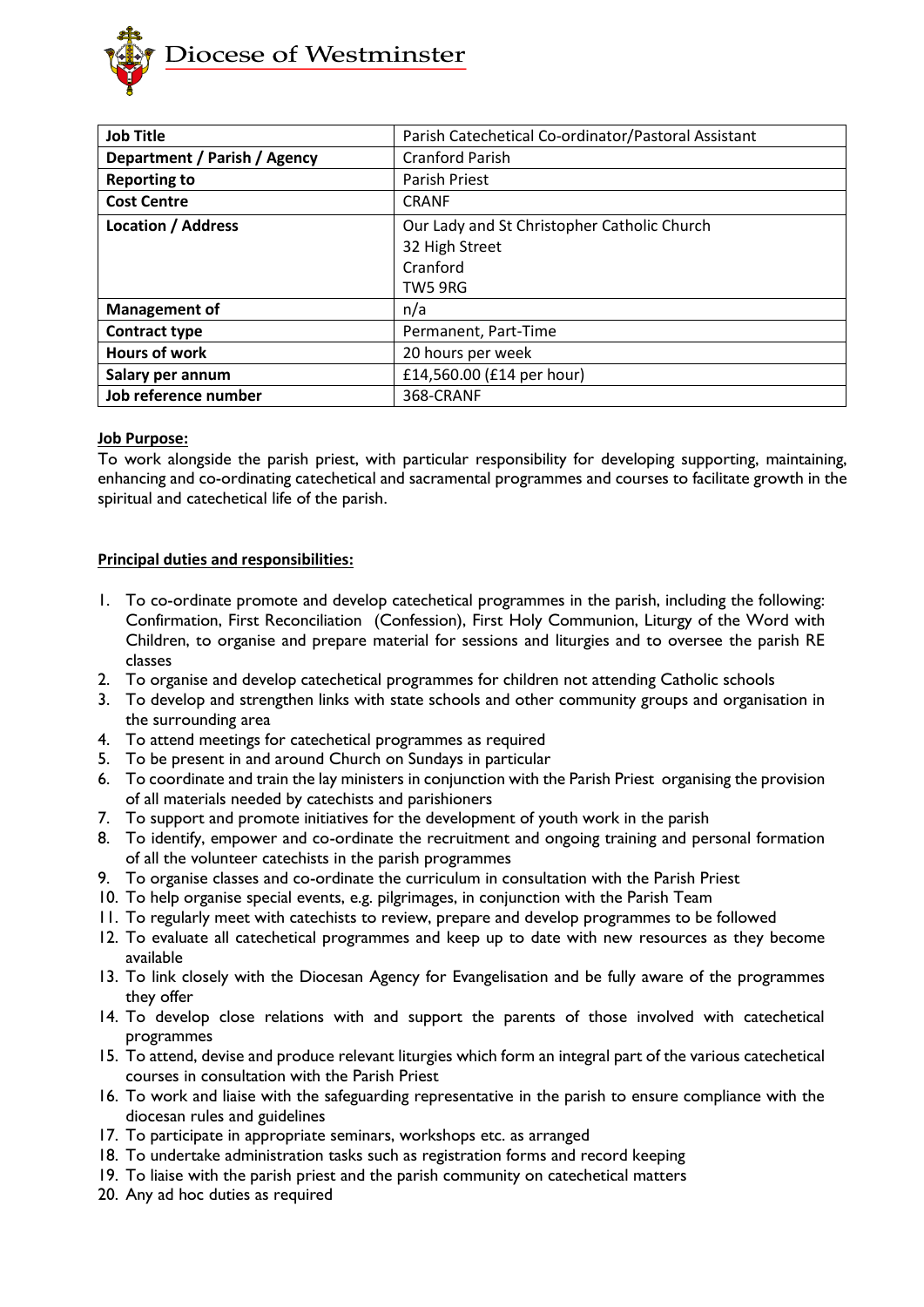# **Our Diocesan Values**

Our Diocesan values grow out of Catholic social teaching which covers all spheres of life, whether this is economic, political, personal or spiritual. At the heart of Catholic social teaching are the principles of dignity, solidarity, the common good, the option for the poor, peace, care for creation and the dignity of work and participation and the four ethical values of love, truthfulness, justice, and freedom.

**-----------------------------------------------------------------------------------------------------------------------------------------------**

As the administrative support function of the diocese, here to serve our parishes, agencies and schools it would be out of step if we did not hold similar values.

In order for us to succeed we aspire to be person centered and place human dignity at our heart. We strive to take a holistic approach to the development of our people so that we may better serve the functions of the Church.

Our core values, therefore, are **Competence, Reliability, Honesty, Perseverance & Love**

## **Competence**

We strive to achieve total competence in all that we do – as an employer and as the administrative support function to our parishes, agencies and schools we are committed to developing and maintaining our knowledge, our skills and our expertise at the highest level required to benefit those that we serve.

## **Reliability**

Because our parishes, agencies and schools rely upon us to support them in the work that they do, we aspire to deliver with consistency excellence in service. We can be depended upon to deliver on commitments and promises and make the lives of those we support more rewarding.

## **Honesty**

We will act with integrity, truthfulness and straightforwardness at all times. We will challenge when appropriate and act with fairness and transparency at all times. If we make an error, we will own that mistake and can be trusted to make it right. We will be authentic in our passion for the support we provide to our parishes, agencies and schools.

#### **Perseverance**

We shall always demonstrate a steady persistence in every course of action – we will be tenacious disciplined and committed. Our collective perseverance speaks to continuing to provide support and service even when faced with difficulties and challenge. We shall be persistent in our pursuit of continuous improvement and excellence and will demonstrate determination, tenacity and integrity in everything that we do.

#### **Love**

We will demonstrate our love through the dedication and devotion we extend to all our parishes, agencies and schools. We will consistently act with empathy, understanding and passion – we will value each other and celebrate colleague's success; we will support, provide care and compassion for those who need it and be relied upon to be competent, reliable & honest.

# **Person specification:**

This section outlines what you will need to be able to demonstrate in order to be successful in your role. We expect that you will work to our shared values in everything you do. In addition to our Diocesan values, these are the requirements specific to the role for which you are applying.

| Skills/competence requirements                                                    | Essential/<br><b>Desirable</b> |
|-----------------------------------------------------------------------------------|--------------------------------|
| Skills in programme delivery and presentation skills with adults and children.    |                                |
| Excellent organisational skills, able to prioritise and meet tight deadlines.     |                                |
| Ability to work alone, using initiative and within a team, motivating volunteers. |                                |
| Flexible and adaptable approach.                                                  |                                |
| Ability to work methodically and consistently.                                    |                                |
| Ability to work with complete discretion and confidentiality.                     |                                |